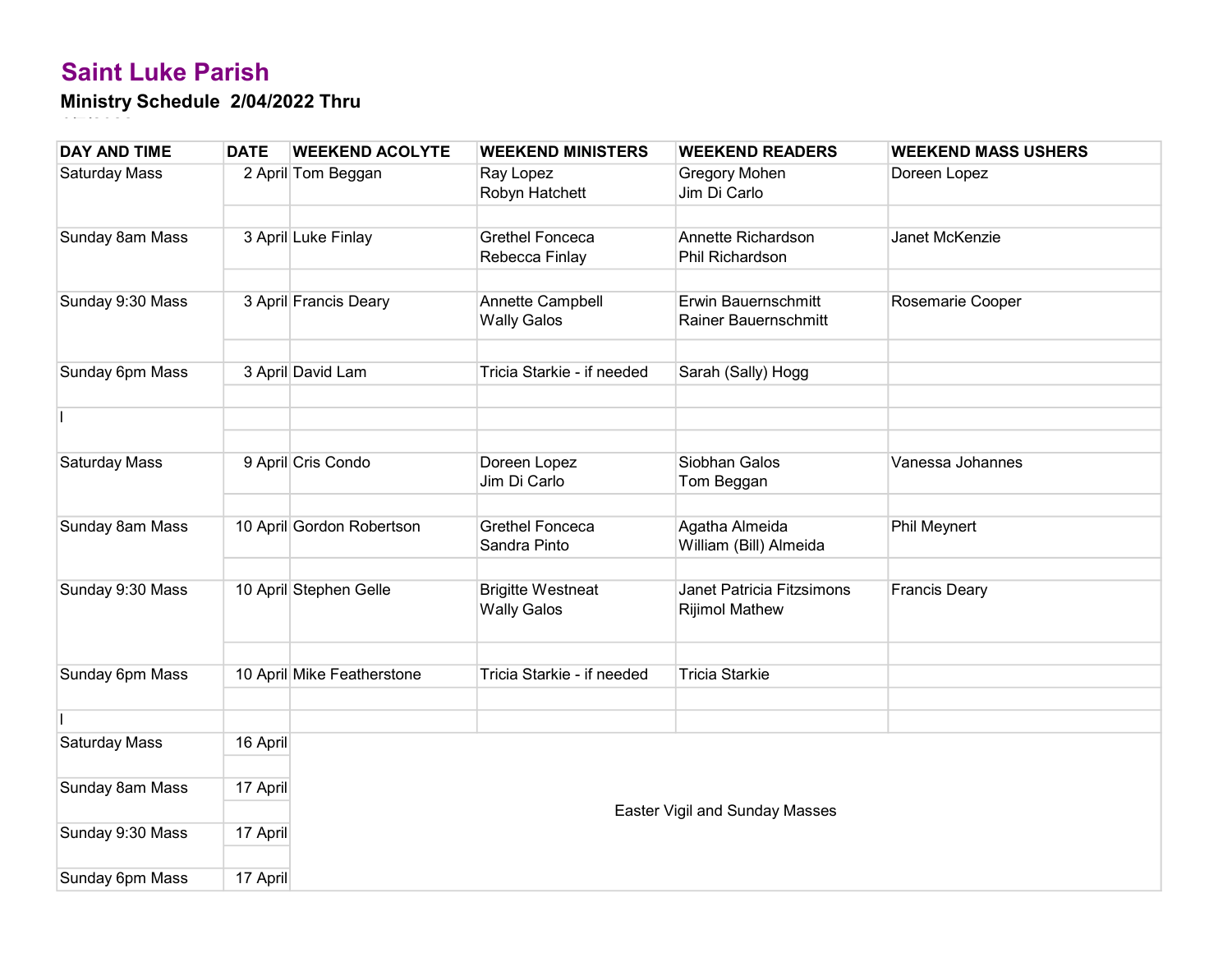| <b>Saturday Mass</b> | 23 April Mike Featherstone | Doreen Lopez<br>Robyn Hatchett          | James Carvalho<br>Joseph (Joe) Tuson         | Mary Walton               |
|----------------------|----------------------------|-----------------------------------------|----------------------------------------------|---------------------------|
|                      |                            |                                         |                                              |                           |
| Sunday 8am Mass      | 24 April Cris Condo        | <b>Grethel Fonceca</b><br>Keith Perreau | <b>Phillip Pinto</b><br>Sarah Ellam          | Fran Fabiszak             |
|                      |                            |                                         |                                              |                           |
| Sunday 9:30 Mass     | 24 April Gordon Robertson  | Janette Mohen<br>Paul Buczkowski        | Daniel Capolingua<br>Dinesh Gunewardena      | Maree Brennen             |
|                      |                            |                                         |                                              |                           |
| Sunday 6pm Mass      | 24 April Stephen Gelle     | Tricia Starkie - if needed              | <b>Geoff Daniel</b>                          |                           |
|                      |                            |                                         |                                              |                           |
|                      |                            |                                         |                                              |                           |
|                      |                            |                                         |                                              |                           |
| <b>Saturday Mass</b> | 30 April Francis Deary     | Jim Di Carlo<br>Rosemary Buczkowski     | <b>Gregory Mohen</b><br>Siobhan Galos        | <b>Annita Summers</b>     |
|                      |                            |                                         |                                              |                           |
| Sunday 8am Mass      | 1 May David Lam            | <b>Grethel Fonceca</b><br>Sandra Pinto  | Annette Richardson<br><b>Phil Richardson</b> | Harvey Green              |
|                      |                            |                                         |                                              |                           |
| Sunday 9:30 Mass     | 1 May Luke Finlay          | Flora Joanilho<br>Rebecca Finlay        | Annette Campbell<br><b>Brigitte Westneat</b> | Janet Patricia Fitzsimons |
|                      |                            |                                         |                                              |                           |
| Sunday 6pm Mass      | 1 May Tom Beggan           | Tricia Starkie - if needed              | Sarah (Sally) Hogg                           |                           |
|                      |                            |                                         |                                              |                           |
|                      |                            |                                         |                                              |                           |
|                      |                            |                                         |                                              |                           |
| <b>Saturday Mass</b> | 7 May Stephen Gelle        | Doreen Lopez<br>Rosemary Buczkowski     | Robyn Hatchett<br>Tom Beggan                 | Ray Lopez                 |
|                      |                            |                                         |                                              |                           |
| Sunday 8am Mass      | 8 May Mike Featherstone    | <b>Grethel Fonceca</b><br>Lynn Dunn     | Agatha Almeida<br>William (Bill) Almeida     | Sandra Pinto              |
|                      |                            |                                         |                                              |                           |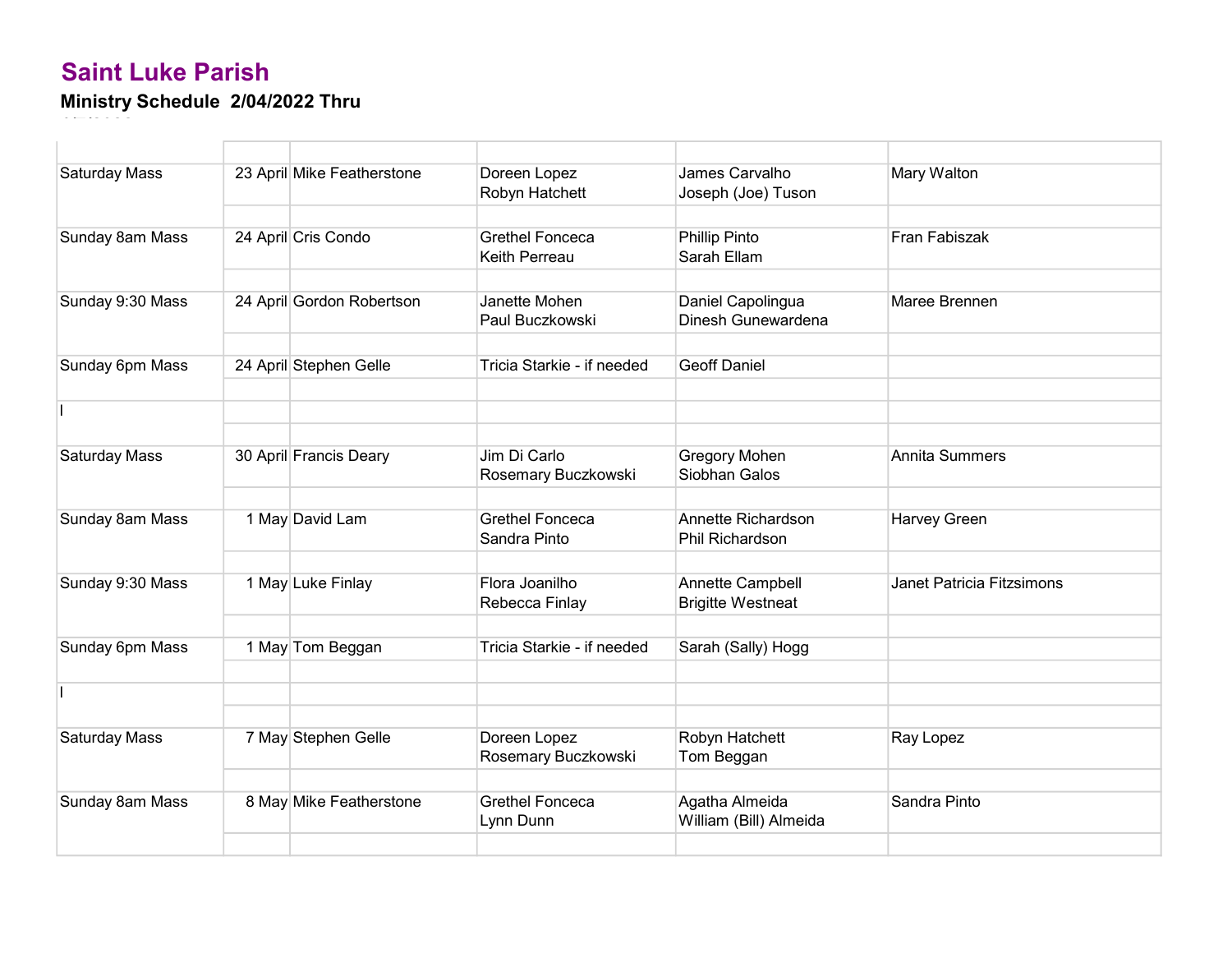| Sunday 9:30 Mass | 8 May Cris Condo         | Annette Campbell<br>Killian O'Reilly         | Erwin Bauernschmitt<br>Rainer Bauernschmitt | Rosemarie Cooper     |
|------------------|--------------------------|----------------------------------------------|---------------------------------------------|----------------------|
|                  |                          |                                              |                                             |                      |
| Sunday 6pm Mass  | 8 May Gordon Robertson   | Tricia Starkie - if needed                   | Lara Shur                                   |                      |
|                  |                          |                                              |                                             |                      |
|                  |                          |                                              |                                             |                      |
|                  |                          |                                              |                                             |                      |
| Saturday Mass    | 14 May Luke Finlay       | Ray Lopez<br>Rebecca Finlay                  | James Carvalho<br>Jim Di Carlo              | Doreen Lopez         |
|                  |                          |                                              |                                             |                      |
| Sunday 8am Mass  | 15 May Francis Deary     | Keith Perreau<br>Sandra Pinto                | <b>Phillip Pinto</b><br>Sarah Ellam         | Janet McKenzie       |
|                  |                          |                                              |                                             |                      |
| Sunday 9:30 Mass | 15 May David Lam         | <b>Brigitte Westneat</b><br>Jason Buczkowski | Dinesh Gunewardena<br><b>Rijimol Mathew</b> | Denise Emerson       |
|                  |                          |                                              |                                             |                      |
| Sunday 6pm Mass  | 15 May Tom Beggan        |                                              | <b>Tricia Starkie</b>                       |                      |
|                  |                          |                                              |                                             |                      |
|                  |                          |                                              |                                             |                      |
|                  |                          |                                              |                                             |                      |
| Saturday Mass    | 21 May Gordon Robertson  | Jim Di Carlo<br>Robyn Hatchett               | Gregory Mohen<br>Joseph (Joe) Tuson         | Vanessa Johannes     |
|                  |                          |                                              |                                             |                      |
| Sunday 8am Mass  | 22 May Stephen Gelle     | Lynn Dunn<br>Sandra Pinto                    | Annette Richardson<br>Phil Richardson       | Phil Meynert         |
|                  |                          |                                              |                                             |                      |
| Sunday 9:30 Mass | 22 May Mike Featherstone | Janette Mohen<br>Paul Buczkowski             | Daniel Capolingua<br>Rodney (Rod) Tonkin    | <b>Francis Deary</b> |
|                  |                          |                                              |                                             |                      |
| Sunday 6pm Mass  | 22 May Cris Condo        | Tricia Starkie - if needed                   | <b>Geoff Daniel</b>                         |                      |
|                  |                          |                                              |                                             |                      |
|                  |                          |                                              |                                             |                      |
|                  |                          |                                              |                                             |                      |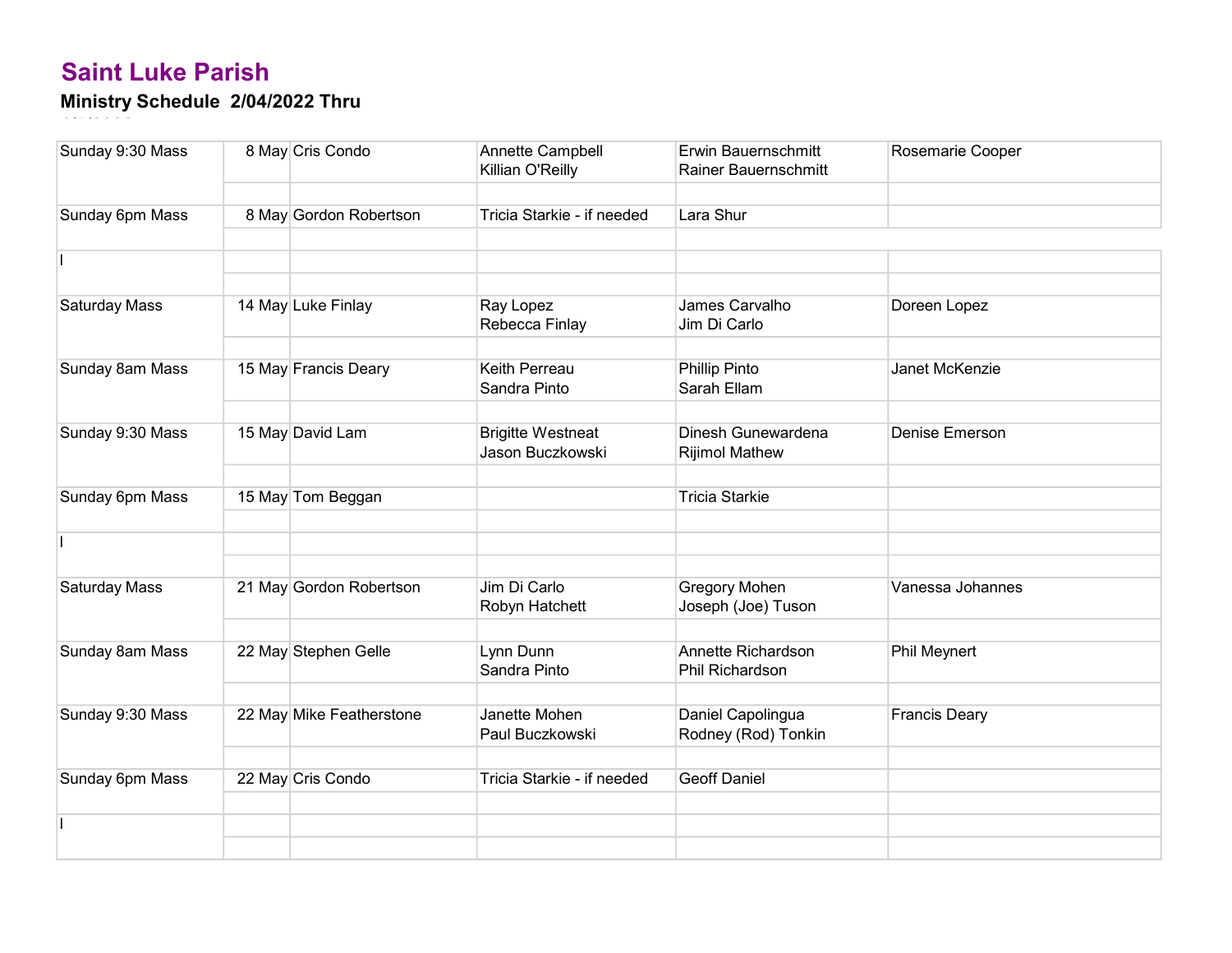| Saturday Mass        | 28 May Tom Beggan        | Doreen Lopez<br>Rosemary Buczkowski        | Robyn Hatchett<br>Siobhan Galos           | Kerry Mary (Preferred name Kerry)<br>Joyce |
|----------------------|--------------------------|--------------------------------------------|-------------------------------------------|--------------------------------------------|
|                      |                          |                                            |                                           |                                            |
| Sunday 8am Mass      | 29 May Luke Finlay       | Keith Perreau<br>Rebecca Finlay            | Agatha Almeida<br>William (Bill) Almeida  | <b>Michael Dick</b>                        |
|                      |                          |                                            |                                           |                                            |
| Sunday 9:30 Mass     | 29 May Francis Deary     | Flora Joanilho<br>Killian O'Reilly         | Janet Patricia Fitzsimons<br>Rita Lambe   | Maree Brennen                              |
|                      |                          |                                            |                                           |                                            |
| Sunday 6pm Mass      | 29 May David Lam         | Tricia Starkie - if needed                 | Sarah (Sally) Hogg                        |                                            |
|                      |                          |                                            |                                           |                                            |
|                      |                          |                                            |                                           |                                            |
|                      |                          |                                            |                                           |                                            |
| <b>Saturday Mass</b> | 4 June Cris Condo        | Ray Lopez<br>Robyn Hatchett                | Jim Di Carlo<br>Tom Beggan                | Mary Walton                                |
|                      |                          |                                            |                                           |                                            |
| Sunday 8am Mass      | 5 June Gordon Robertson  | Lynn Dunn<br>Sandra Pinto                  | Phillip Pinto<br>Sarah Ellam              | Fran Fabiszak                              |
|                      |                          |                                            |                                           |                                            |
| Sunday 9:30 Mass     | 5 June Stephen Gelle     | Annette Campbell<br>Jason Buczkowski       | <b>Brigitte Westneat</b><br>Rita Lambe    | Janet Patricia Fitzsimons                  |
|                      |                          |                                            |                                           |                                            |
| Sunday 6pm Mass      | 5 June Mike Featherstone | Tricia Starkie - if needed                 | Lara Shur                                 |                                            |
|                      |                          |                                            |                                           |                                            |
|                      |                          |                                            |                                           |                                            |
|                      |                          |                                            |                                           |                                            |
| <b>Saturday Mass</b> | 11 June Tom Beggan       | Jim Di Carlo<br>Rosemary Buczkowski        | Gregory Mohen<br>James Carvalho           | <b>Annita Summers</b>                      |
|                      |                          |                                            |                                           |                                            |
| Sunday 8am Mass      | 12 June David Lam        | Keith Perreau<br>Lynn Dunn                 | Annette Richardson<br>Phil Richardson     | Harvey Green                               |
|                      |                          |                                            |                                           |                                            |
| Sunday 9:30 Mass     | 12 June Luke Finlay      | <b>Brigitte Westneat</b><br>Rebecca Finlay | Rodney (Rod) Tonkin<br><b>Wally Galos</b> | Rosemarie Cooper                           |